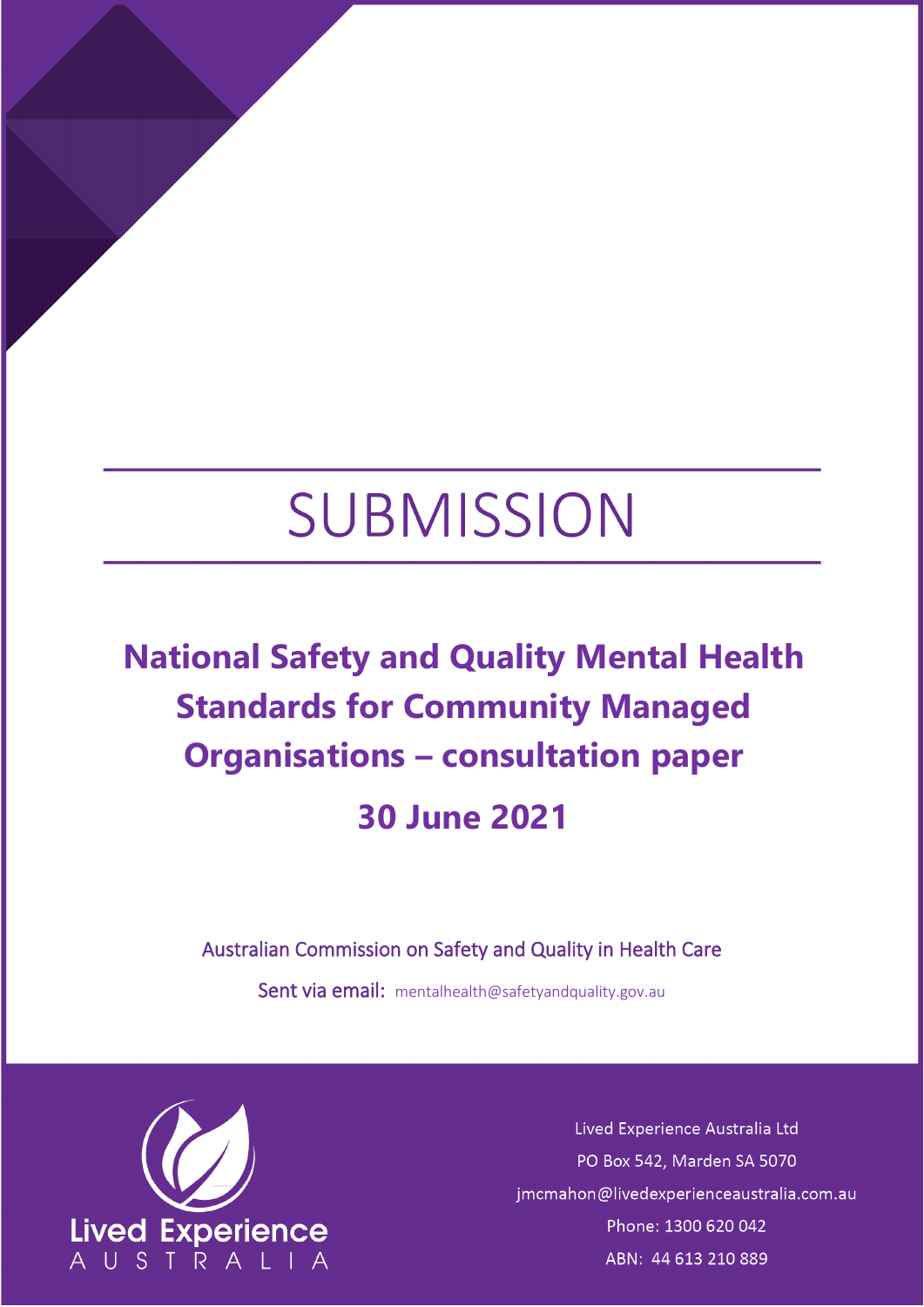# Table of Contents

|                | 1. How applicable are the example standards of 'Governance', 'Partnering with Consumers' and 'Model of Care' to    |  |
|----------------|--------------------------------------------------------------------------------------------------------------------|--|
|                |                                                                                                                    |  |
|                | 2. What other domains relevant to community managed organisations providing mental health services should be       |  |
|                | 3. Are there specific actions you would like to see included within the NSQMH Standards for CMOs? 4                |  |
|                |                                                                                                                    |  |
| $\overline{2}$ |                                                                                                                    |  |
|                | 5. Is there terminology related to the CMO sector and the way it operates that should be incorporated into the     |  |
|                | 6. Are there other standards that apply in the mental health sector with which the NSQMH Standards for CMOs should |  |
|                | 7. How should a mutual recognition framework work for the NSQMH Standards for CMOs in relation to other            |  |
|                | 8. What are the important considerations in determining the approach to implementing the NSQMH Standards for       |  |
|                |                                                                                                                    |  |
| 10.            | What guidance, resources or tools do you feel that assessors might need when measuring services against the        |  |
|                |                                                                                                                    |  |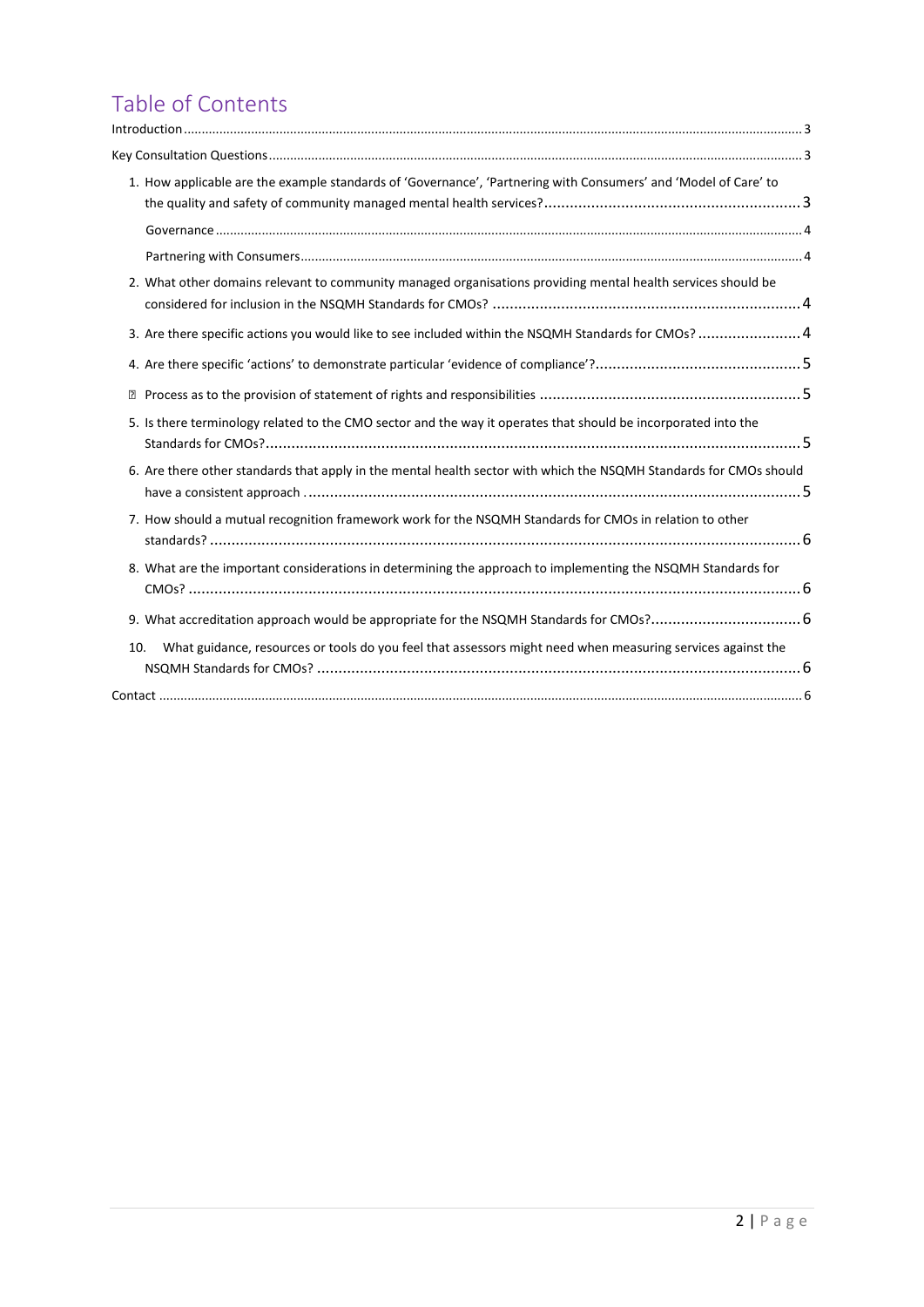# <span id="page-2-0"></span>Introduction

Lived Experience Australia (LEA) is a national representative organisation for Australian mental health consumers and carers, formed in 2002 and has approximately 3,000 members and friends. Our core business is to advocate for systemic change, empowerment of consumers in their own care, promoting engagement and inclusion of consumers and carers within system design, planning, and evaluation and most importantly, advocating for consumer choice and family and carer inclusion.

LEA has been very pleased to organise two focus groups of consumers and carers, totalling 25 participants, for the ACSQHC. LEA also welcomes the opportunity to provide this Submission to further inform discussions regarding the National Safety and Quality Mental Health Standards for Community Managed Organisations.

LEA is concerned around the title: National Safety and Quality Mental Health Standards for *Community Managed Organisations*.

Given that a number of health insurers, hospital providers, organisations and individuals etc are providing support to people with serious and complex mental health issues, we don't believe these would be captured easily under this term. They would not necessarily consider themselves a 'community managed organisation'.

LEA is of the view that the following title should be considered to keep updated with the reforms and expansion of services in the community which must be accountable via the introduction of standards. Whilst we understand that the common reference now from Government is community managed organisation to replace the 'non-government organisations' we believe that this change should be discussed and strongly reconsidered. LEA proposes changing the title to:

#### **National Safety and Quality Mental Health Standards for** *the Non-Government Sector***.**

Or

#### **National Safety and Quality Mental Health Standards for** *Service Provision in the Community***.**

## <span id="page-2-1"></span>Key Consultation Questions

<span id="page-2-2"></span>1. How applicable are the example standards of 'Governance', 'Partnering with Consumers' and 'Model of Care' to the quality and safety of community managed mental health services?

LEA agrees mostly with the content and actions within this standard. We also note specific additional domains that could form additional standards. LEA fully supports the stand-alone inclusion of these rather than absorbing criterion/actions within proposed other standards:

- **Rights and responsibilities**
- **Comprehensive and integrated**
- **Carers**
- **Responding to acute deterioration**

LEA wishes specifically to address Carers as a stand-alone standard. LEA tried hard to influence the uptake of this within the  $2^{nd}$  Edition, National Safety and Quality in Health Care Standards but were unsuccessful.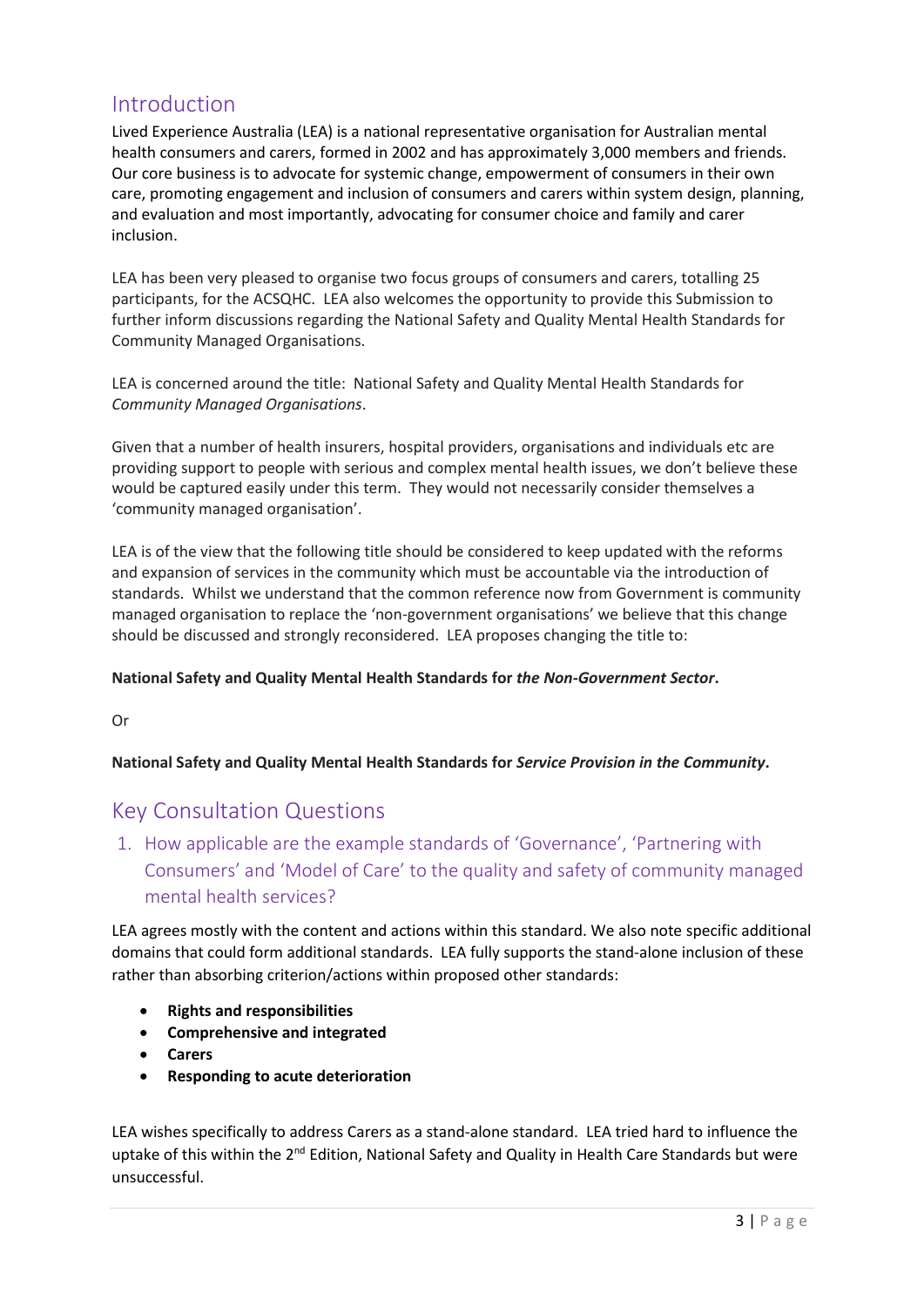Within the mental health sector, families and carers often play a critical role in the provision of instrumental and emotional support to consumers, and system navigation with and on behalf of consumers. They do so without clinical or other training or education and are most frequently locked out of discussions around diagnosis, treatment, medications etc yet are expected to provide the support required 24/7 without sufficient inclusion within this process, including discharge from hospital inpatient, crisis centres, short stay and rehabilitation units.

The National Standards for Mental Health Services – Standard 7 Carers articulated the right to be included. LEA believes this must be included within these standards for CMOs.

We note below those currently within the 2<sup>nd</sup> Edition, National Safety and Quality in Health Care Standards outlines below which LEA believes should be included within one of the proposed standards.

#### <span id="page-3-0"></span>Governance

- 1.02: Aboriginal and Torres Strait Islander peoples. Given the importance and that CMO's also provide services to this population, LEA believes relevant actions should also be incorporated in these standards.
- 1.01: Articulates the organisation's leadership, develops a culture of safety and quality improvement and satisfies itself that this culture exists within the organisation.
- 1.23: Should also have reference to peer workers in terms of working within their scope of practice and supervision by another peer. 1.30: Refers to safe environment. Whilst the proposed standards for CMOs touches on this, LEA believes more should be articulated especially around home visits. There should be noted within the Actions, text as to the organisation having processes or procedures in place to track clinicians/peer workers in their home visits.

#### <span id="page-3-1"></span>Partnering with Consumers

- 2.03: LEA would like to see articulated that consumers are provided with a Statement of their Rights and Responsibilities at first contact. If this is to be a standalone standard, which we support, then articulated within that Standard, would address our concerns. this would address this.
- 2.05 and 2.06: that consumers have the right to make their own decisions about the services being provided by the CMO. This too could be incorporated under a Rights and Responsibilities standalone statement.
- 2.09: LEA would also like to see articulated for the consumer to received relevant information to enable decision making, as incorporated in a standalone Rights and Responsibilities statement.
- <span id="page-3-2"></span>2. What other domains relevant to community managed organisations providing mental health services should be considered for inclusion in the NSQMH Standards for CMOs?
	- As above, focus on Aboriginal and Torres Strait Islander peoples, rights and responsibilities, decision making, carers.
- <span id="page-3-3"></span>3. Are there specific actions you would like to see included within the NSQMH Standards for CMOs?
	- Refer to above comments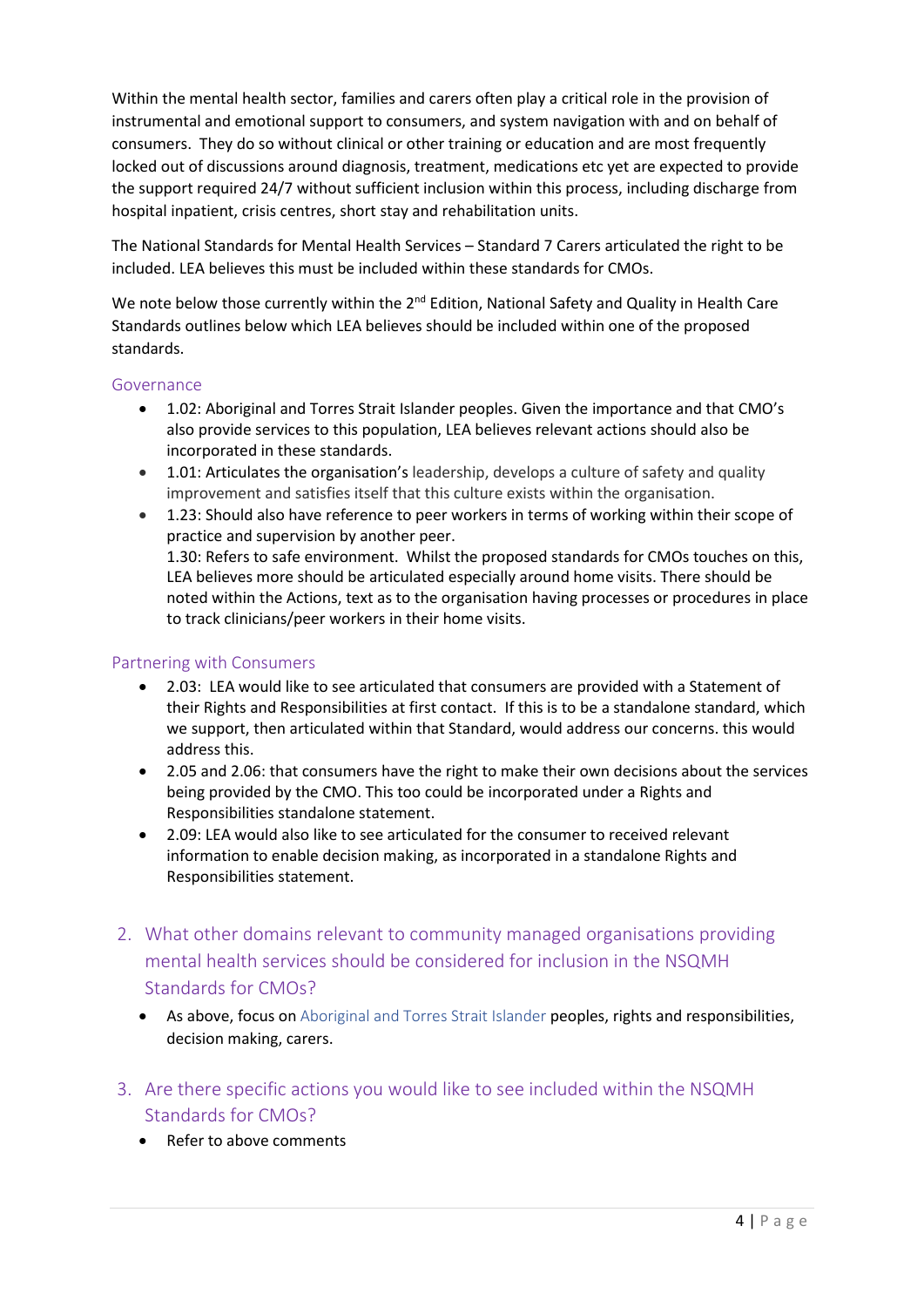- <span id="page-4-1"></span><span id="page-4-0"></span>4. Are there specific 'actions' where you would suggest services must demonstrate particular 'evidence of compliance'?
	- Process as to the provision of statement of rights and responsibilities
	- Process re consumers right to make their own decisions
	- Process for the identification and partnership with carers
	- Process for the cultural awareness for working with Aboriginal and Torres Strait Islander peoples and those from culturally diverse communities.
	- Process for inclusion of cultural safety, rights and responsibilities etc in the training calendar as mandatory training requirements
- <span id="page-4-2"></span>5. Is there terminology related to the CMO sector and the way it operates that should be incorporated into the NSQMH Standards for CMOs? If yes, please list. What terminology would you prefer not to be used?

LEA considers the terminology is mostly relevant to the CMO sector. However, the CMO sector does differ in a few ways. The partnership with both consumers in their own care including choice, and the inclusion of families and carers seems to be stronger in these settings.

LEA uses the terms below in our advocacy.

- **Mental ill-health** rather than mental illness because we consider this covers the full range of acuity
- **Person with a lived experience** rather than either consumer or carer, however there are areas when we wish to differentiate, and we revert back to consumer or carer to be specific to those experiences.
- **Client** LEA sometimes uses this term, as this is mainly the term used in the CMO area where as consumer/carer seem to be something used more within hospital settings.
- **Families and carers** We also use this term.
- **Partnership** is also a term we are using more, rather than participation, inclusion, engagement, again depending upon what we are trying to articulate.

In summary, LEA uses terms interchangeably depending on the circumstances of need.

<span id="page-4-3"></span>6. Are there other standards that apply in the mental health sector (*e.g., the NDIS Practice Standards or NSQ Digital Mental Health Standards*) with which the NSQMH Standards for CMOs should have a consistent approach e.g., in terms of language, concepts and structure? If so, please list.

LEA believes there should be a cross reference undertaken across any other standards that may impact on this area, currently in operation. As with all standards complying with legislation, all standards should work together across areas specific to the provision of mental health treatment, care, and support.

Those most relevant would be the:

- NSQHC Standards 2<sup>nd</sup> Edition
- Standards for Community Mental Health (replacing the National Standards for Mental Health Services) being developed
- Responding to Deterioration
- NDIS Practice Standards